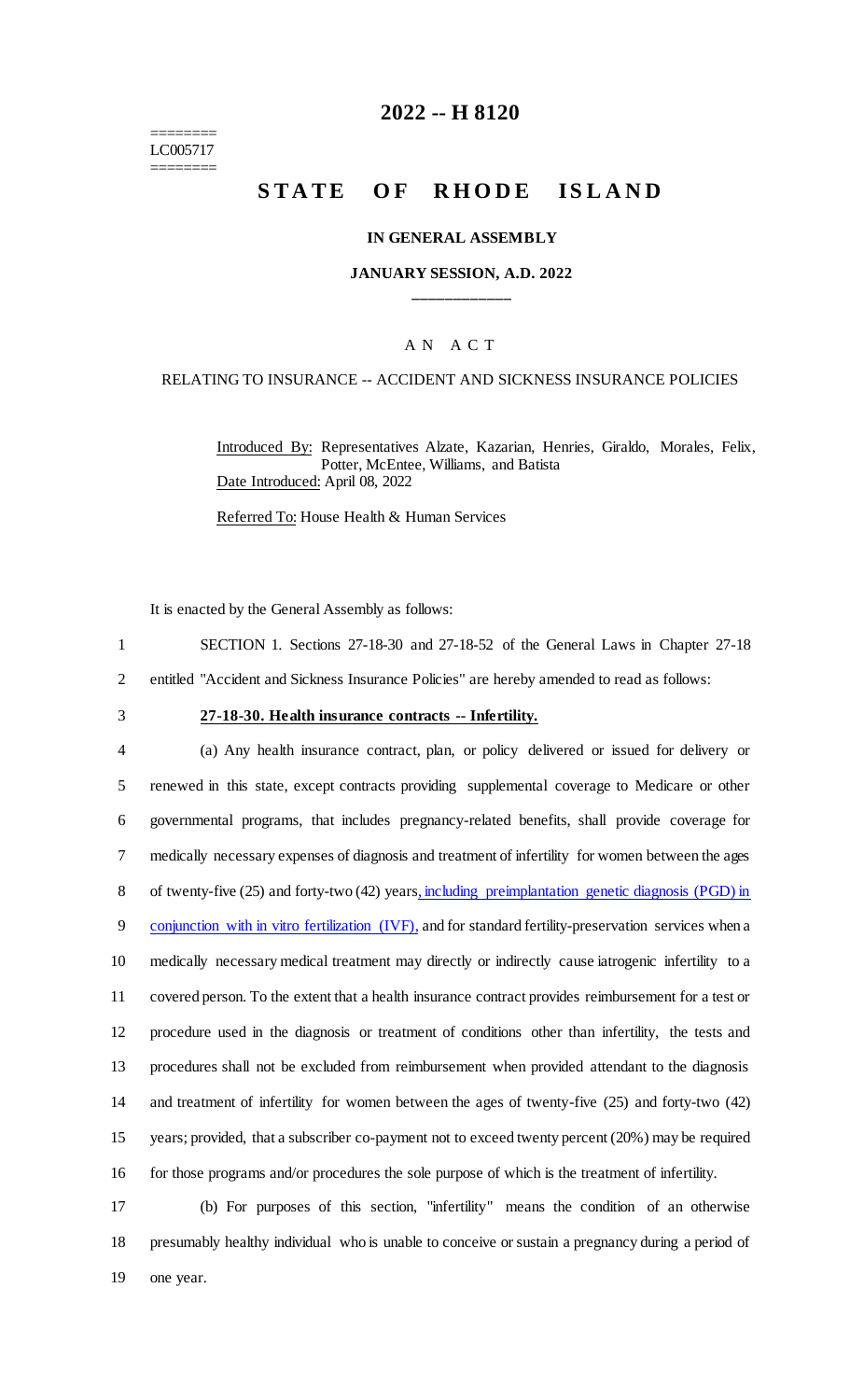(c) For purposes of this section, "standard fertility-preservation services" means procedures consistent with established medical practices and professional guidelines published by the American Society for Reproductive Medicine, the American Society of Clinical Oncology, or other reputable professional medical organizations.

 (d) For purposes of this section, "iatrogenic infertility" means an impairment of fertility by surgery, radiation, chemotherapy, or other medical treatment affecting reproductive organs or processes.

 (e) For purposes of this section, "may directly or indirectly cause" means treatment with a likely side effect of infertility as established by the American Society for Reproductive Medicine, the American Society of Clinical Oncology, or other reputable professional organizations.

 (f) Notwithstanding the provisions of § 27-18-19 or any other provision to the contrary, this section shall apply to blanket or group policies of insurance.

 (g) The health insurance contract may limit coverage to a lifetime cap of one hundred thousand dollars (\$100,000).

 (h) For purposes of this section, "preimplantation genetic diagnosis" or "PGD" means a technique used in conjunction with in vitro fertilization (IVF) to test embryos for specific genetic disorders prior to their transfer to the uterus.

#### **27-18-52. Genetic testing.**

 (a) Except as provided in chapter 37.3 of title 5, insurance administrators, health plans and providers shall be prohibited from releasing genetic information without prior written authorization of the individual. Written authorization shall be required for each disclosure and include to whom the disclosure is being made. An exception shall exist for those participating in research settings governed by the Federal Policy for the Protection of Human Research Subjects (also known as "The Common Rule"). Tests conducted purely for research are excluded from the definition, as are tests for somatic (as opposed to heritable) mutations, and testing for forensic purposes.

 (b) No individual or group health insurance contract, plan, or policy delivered, issued for delivery, or renewed in this state which provides health insurance medical coverage that includes coverage for physician services in a physician's office, and every policy which provides major medical or similar comprehensive-type coverage excluding disability income, long term care and insurance supplemental policies which only provide coverage for specified diseases or other supplemental policies, shall:

 (1) Use a genetic test or request for genetic tests or the results of a genetic test to reject, deny, limit, cancel, refuse to renew, increase the rates of, affect the terms or conditions of, or affect a group or an individual health insurance policy, contract, or plan;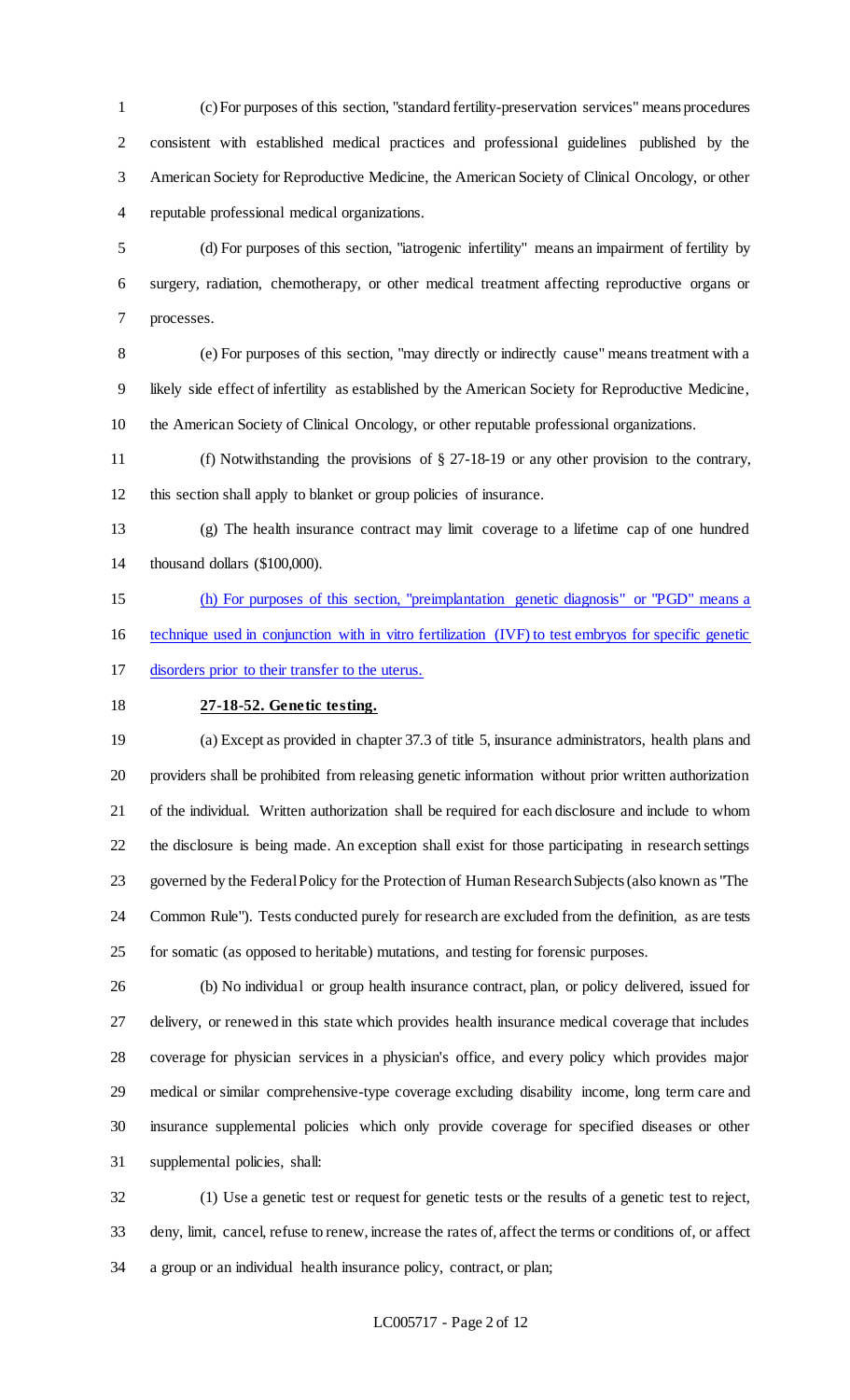(2) Request or require a genetic test for the purpose of determining whether or not to issue or renew an individual's health benefits coverage, to set reimbursement/co-pay levels or determine covered benefits and services;

 (3) Release the results of a genetic test without the prior written authorization of the individual from whom the test was obtained, except in a format whereby individual identifiers are removed, encrypted, or encoded so that the identity of the individual is not disclosed. A recipient of information pursuant to this section may use or disclose this information solely to carry out the purpose for which the information was disclosed. Authorization shall be required for each redisclosure; an exception shall exist for participating in research settings governed by the Federal Policy for the Protection of Human Research Subjects (also known as "The Common Rule").

 (4) Request or require information as to whether an individual has ever had a genetic test, or participated in genetic testing of any kind, whether for clinical or research purposes.

 (c) For the purposes of this section, "genetic testing" is the analysis of an individual's DNA, RNA, chromosomes, proteins and certain metabolites in order to detect heritable disease-related genotypes, mutations, phenotypes or karyotypes for clinical purposes. Those purposes include predicting risk of disease, identifying carriers, establishing prenatal and clinical diagnosis or prognosis. Prenatal, newborn and carrier screening, as well as testing in high risk families may be included provided there is an approved release by a parent or guardian. Tests for metabolites are covered only when they are undertaken with high probability that an excess of deficiency of the metabolite indicates the presence of heritable mutations in single genes. "Genetic testing" does not mean routine physical measurement, a routine chemical, blood, or urine analysis or a test for drugs or for HIV infections.

 (d) Any health insurance contract, plan, or policy delivered or issued for delivery or 24 renewed in this state, except contracts providing supplemental coverage to Medicare or other governmental programs, that includes pregnancy-related benefits, shall provide coverage for the expenses of diagnosis and treatment of infertility for women between the ages of twenty-five (25) and forty-two (42) years, including preimplantation genetic diagnosis (PGD) in conjunction with in vitro fertilization (IVF). For purposes of this section:

 (1) "Preimplantation genetic diagnosis" or "PGD" means a technique used in conjunction with in vitro fertilization (IVF) to test embryos for specific genetic disorders prior to their transfer to the uterus;

 (2) "Infertility" means the condition of an otherwise presumably healthy individual who is unable to conceive or sustain a pregnancy during a period of one year.

SECTION 2. Sections 27-19-23 and 27-19-44 of the General Laws in Chapter 27-19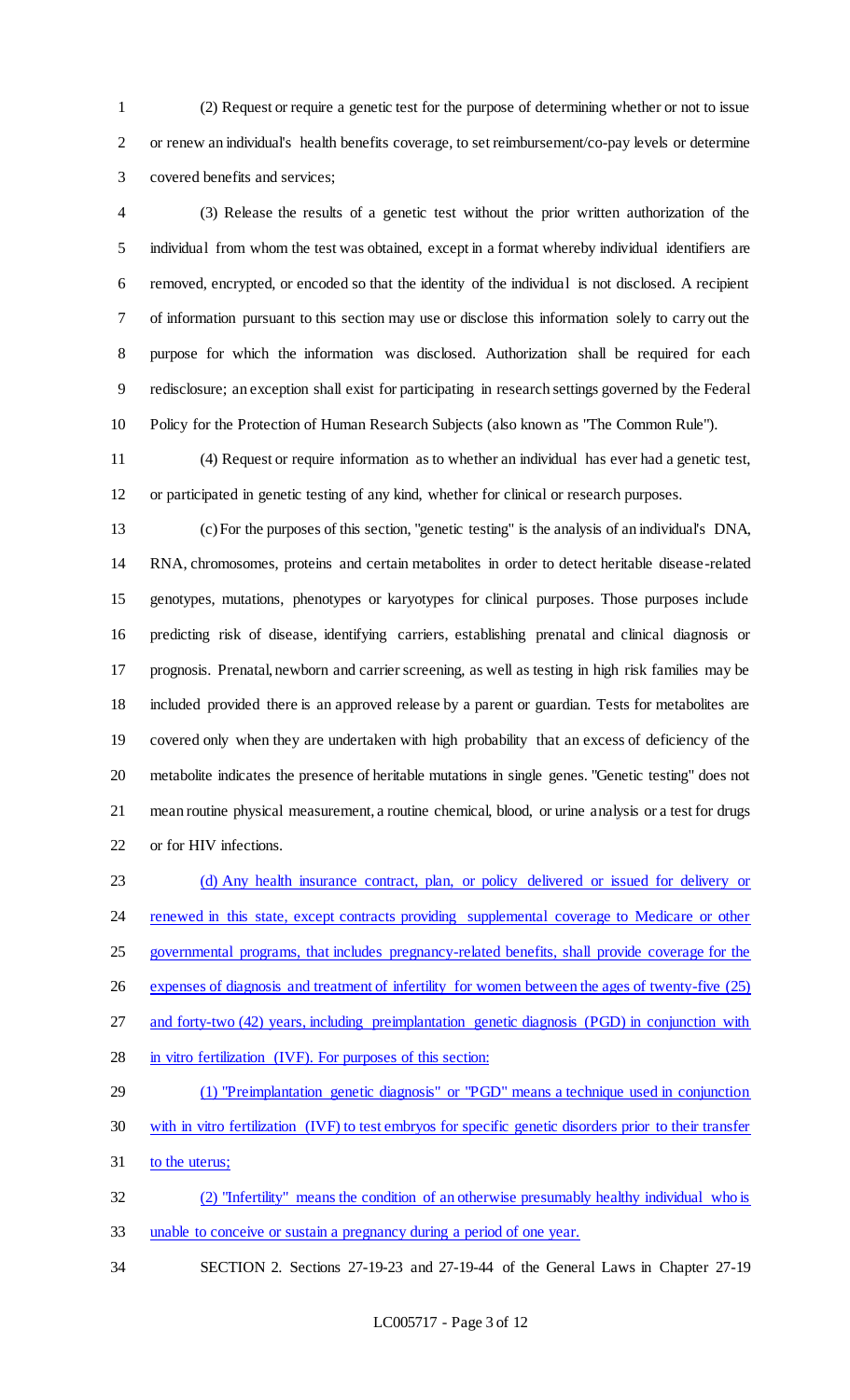entitled "Nonprofit Hospital Service Corporations" are hereby amended to read as follows:

# **27-19-23. Coverage for infertility.**

 (a) Any nonprofit hospital service contract, plan, or insurance policies delivered, issued for delivery, or renewed in this state, except contracts providing supplemental coverage to Medicare or other governmental programs, that includes pregnancy-related benefits, shall provide coverage for medically necessary expenses of diagnosis and treatment of infertility for women between the ages of twenty-five (25) and forty-two (42) years, including preimplantation genetic diagnosis (PGD) in conjunction with in vitro fertilization (IVF), and for standard fertility-preservation services when a medically necessary medical treatment may directly or indirectly cause iatrogenic infertility to a covered person. To the extent that a nonprofit hospital service corporation provides reimbursement for a test or procedure used in the diagnosis or treatment of conditions other than infertility, those tests and procedures shall not be excluded from reimbursement when provided attendant to the diagnosis and treatment of infertility for women between the ages of twenty-five (25) and forty-two (42) years; provided, that a subscriber copayment, not to exceed twenty percent (20%), may be required for those programs and/or procedures the sole purpose of which is the treatment of infertility.

 (b) For purposes of this section, "infertility" means the condition of an otherwise presumably healthy individual who is unable to conceive or sustain a pregnancy during a period of one year.

 (c) For purposes of this section, "standard fertility-preservation services" means procedures consistent with established medical practices and professional guidelines published by the American Society for Reproductive Medicine, the American Society of Clinical Oncology, or other reputable professional medical organizations.

 (d) For purposes of this section, "iatrogenic infertility" means an impairment of fertility by surgery, radiation, chemotherapy, or other medical treatment affecting reproductive organs or processes.

 (e) For purposes of this section, "may directly or indirectly cause" means treatment with a likely side effect of infertility as established by the American Society for Reproductive Medicine, the American Society of Clinical Oncology, or other reputable professional organizations.

 (f) The health insurance contract may limit coverage to a lifetime cap of one hundred thousand dollars (\$100,000).

 (g) For purposes of this section, "preimplantation genetic diagnosis" or "PGD" means a technique used in conjunction with in vitro fertilization (IVF) to test embryos for specific genetic disorders prior to their transfer to the uterus.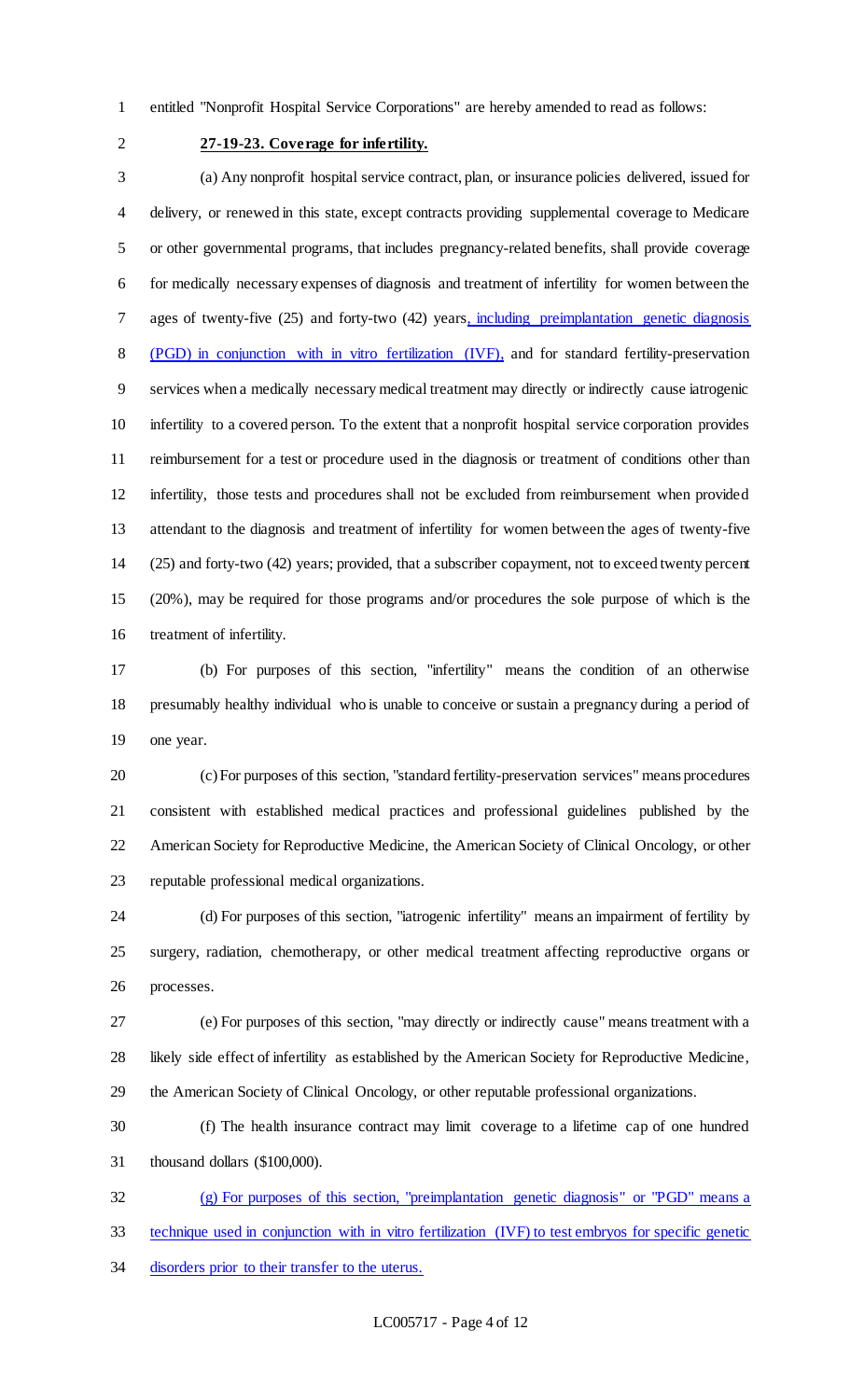### **27-19-44. Genetic testing.**

 (a) Except as provided in chapter 37.3 of title 5, insurance administrators, health plans and providers shall be prohibited from releasing genetic information without prior written authorization of the individual. Written authorization shall be required for each disclosure and include to whom the disclosure is being made. An exception shall exist for those participating in research settings governed by the federal policy for the protection of human research subjects (also known as "The Common Rule"). Tests conducted purely for research are excluded from the definition, as are tests for somatic (as opposed to heritable) mutations, and testing for forensic purposes.

 (b) No nonprofit health service corporation subject to the provisions of this chapter shall: (1) Use a genetic test or request for a genetic test or the results of a genetic test or other genetic information to reject, deny, limit, cancel, refuse to renew, increase the rates of, affect the terms or conditions of, or affect a group or an individual's health insurance policy, contract, or plan; (2) Request or require a genetic test for the purpose of determining whether or not to issue or renew a group, individual health benefits coverage to set reimbursement/co-pay levels or determine covered benefits and services;

 (3) Release the results of a genetic test without the prior written authorization of the individual from whom the test was obtained, except in a format by which individual identifiers are removed, encrypted, or encoded so that the identity of the individual is not disclosed. A recipient of information pursuant to this section may use or disclose the information solely to carry out the purpose for which the information was disclosed. Authorization shall be required for each redisclosure. An exception shall exist for participation in research settings governed by the federal 22 policy for the protection of human research subjects (also known as "The Common Rule");

 (4) Request or require information as to whether an individual has ever had a genetic test, or participated in genetic testing of any kind, whether for clinical or research purposes.

 (c) For the purposes of this section, "genetic testing" is the analysis of an individual's DNA, RNA, chromosomes, proteins and certain metabolites in order to detect heritable disease-related genotypes, mutations, phenotypes or karyotypes for clinical purposes. These purposes include predicating risk of disease, identifying carriers, establishing prenatal and clinical diagnosis or prognosis. Prenatal, newborn and carrier screening, as well as testing in high risk families may be included provided there is an approved release by a parent or guardian. Tests for metabolites are covered only when they are undertaken with high probability that an excess of deficiency of the metabolite indicates the presence of heritable mutations in single genes. "Genetic testing" does not mean routine physical measurement, a routine chemical, blood, or urine analysis, or a test for drugs or for HIV infection.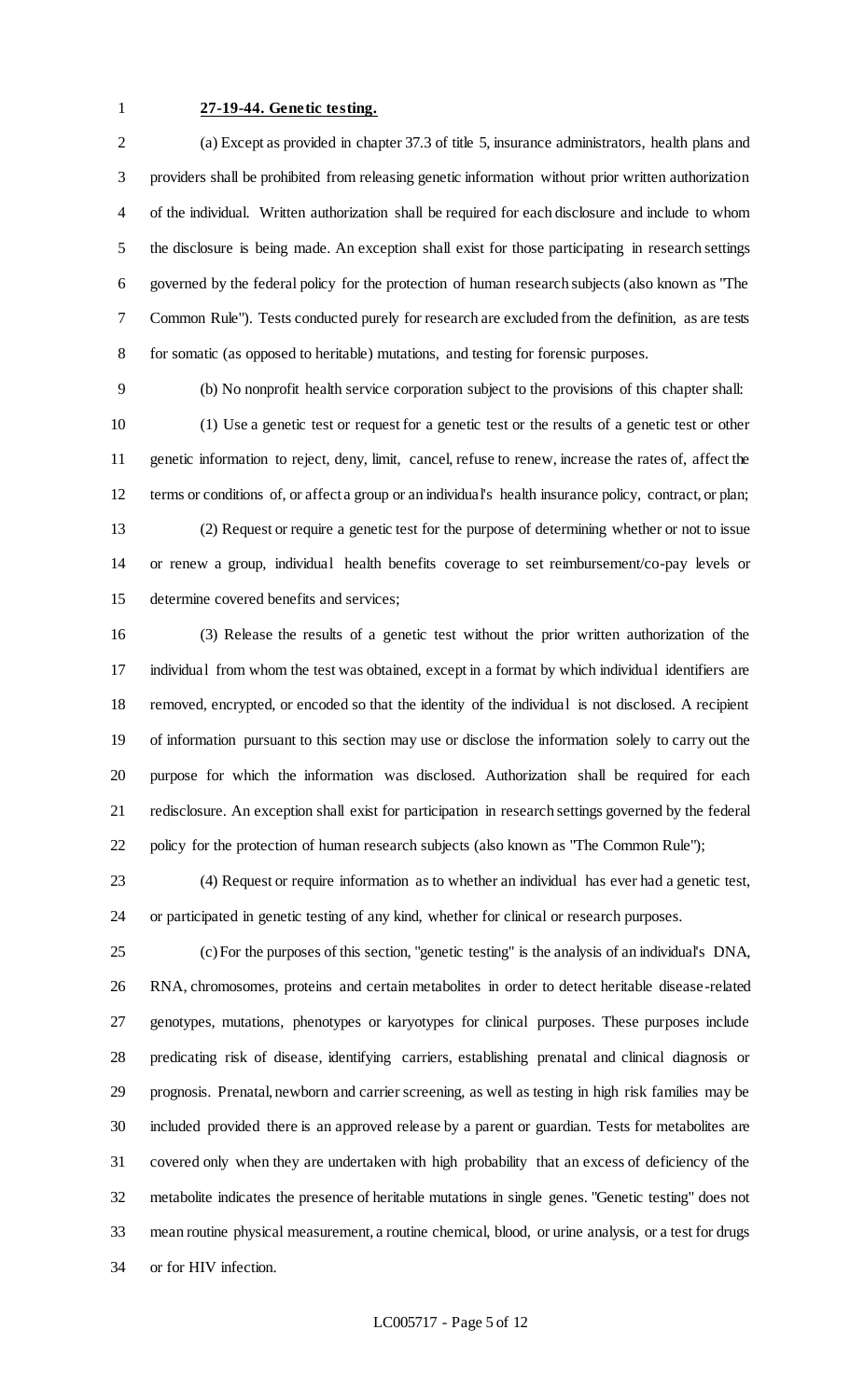(d) Any health insurance contract, plan, or policy delivered or issued for delivery or renewed in this state, except contracts providing supplemental coverage to Medicare or other governmental programs, that includes pregnancy-related benefits, shall provide coverage for the expenses of diagnosis and treatment of infertility for women between the ages of twenty-five (25) and forty-two (42) years, including preimplantation genetic diagnosis (PGD) in conjunction with in vitro fertilization (IVF). For purposes of this section: (1) "Preimplantation genetic diagnosis" or "PGD" means a technique used in conjunction

with in vitro fertilization (IVF) to test embryos for specific genetic disorders prior to their transfer

to the uterus;

 (2) "Infertility" means the condition of an otherwise presumably healthy individual who is 11 unable to conceive or sustain a pregnancy during a period of one year.

 SECTION 3. Sections 27-20-20 and 27-20-39 of the General Laws in Chapter 27-20 entitled "Nonprofit Medical Service Corporations" are hereby amended to read as follows:

### **27-20-20. Coverage for infertility.**

 (a) Any nonprofit medical service contract, plan, or insurance policies delivered, issued for delivery, or renewed in this state, except contracts providing supplemental coverage to Medicare or other governmental programs, that includes pregnancy-related benefits, shall provide coverage for the medically necessary expenses of diagnosis and treatment of infertility for women between 19 the ages of twenty-five (25) and forty-two (42) years, including preimplantation genetic diagnosis (PGD) in conjunction with in vitro fertilization (IVF), and for standard fertility-preservation services when a medically necessary medical treatment may directly or indirectly cause iatrogenic infertility to a covered person. To the extent that a nonprofit medical service corporation provides reimbursement for a test or procedure used in the diagnosis or treatment of conditions other than infertility, those tests and procedures shall not be excluded from reimbursement when provided attendant to the diagnosis and treatment of infertility for women between the ages of twenty-five (25) and forty-two (42) years; provided, that subscriber copayment, not to exceed twenty percent (20%), may be required for those programs and/or procedures the sole purpose of which is the treatment of infertility.

 (b) For purposes of this section, "infertility" means the condition of an otherwise presumably healthy individual who is unable to conceive or sustain a pregnancy during a period of one year.

 (c) For purposes of this section, "standard fertility-preservation services" means procedures consistent with established medical practices and professional guidelines published by the American Society for Reproductive Medicine, the American Society of Clinical Oncology, or other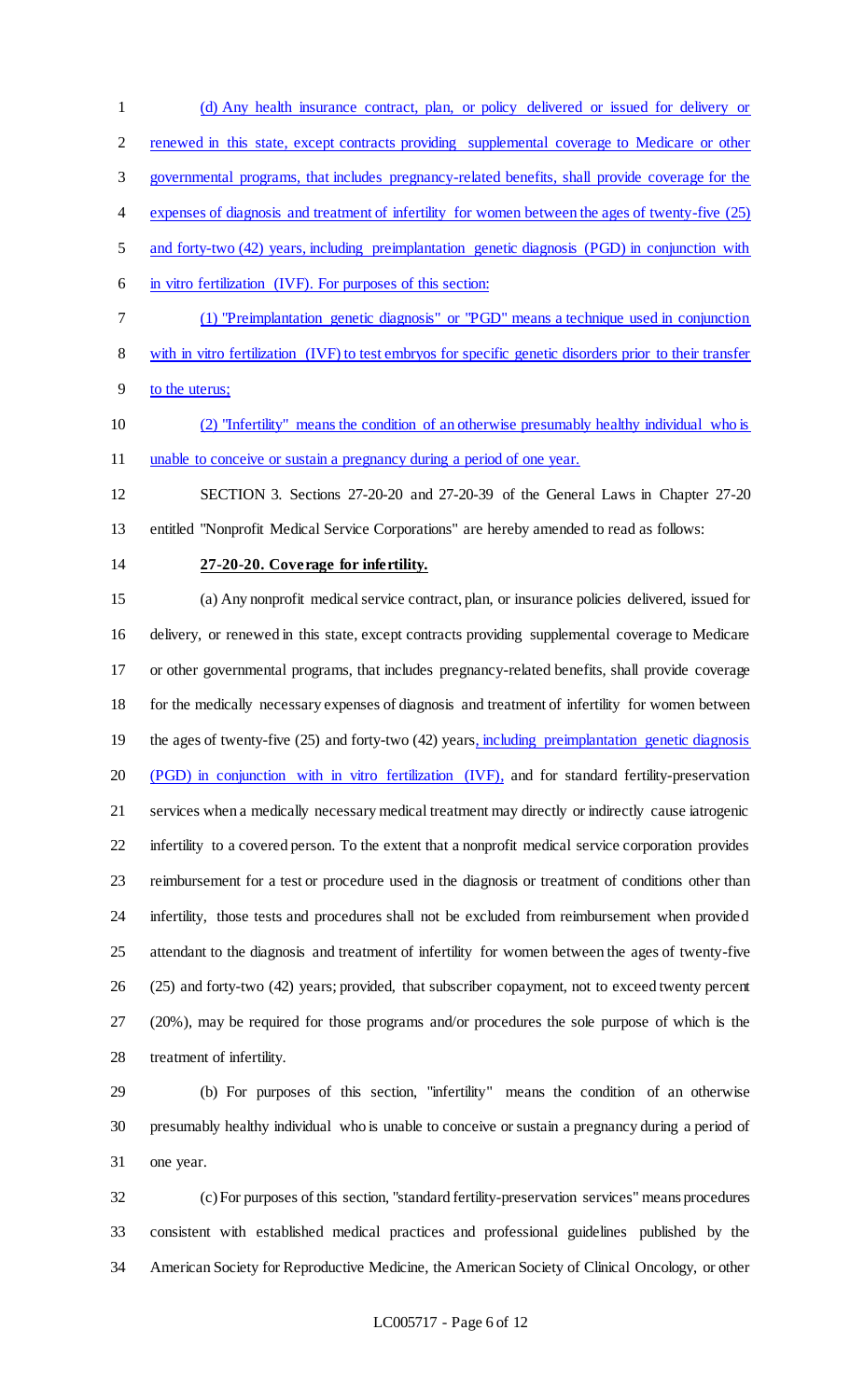reputable professional medical organizations.

 (d) For purposes of this section, "iatrogenic infertility" means an impairment of fertility by surgery, radiation, chemotherapy, or other medical treatment affecting reproductive organs or processes.

 (e) For purposes of this section, "may directly or indirectly cause" means treatment with a likely side effect of infertility as established by the American Society for Reproductive Medicine, the American Society of Clinical Oncology, or other reputable professional organizations.

 (f) The health insurance contract may limit coverage to a lifetime cap of one hundred thousand dollars (\$100,000).

 (g) For purposes of this section, "preimplantation genetic diagnosis" or "PGD" means a technique used in conjunction with in vitro fertilization (IVF) to test embryos for specific genetic

disorders prior to their transfer to the uterus.

# **27-20-39. Genetic testing.**

 (a) Except as provided in chapter 37.3 of title 5, insurance administrators, health plans and providers shall be prohibited from releasing genetic information without prior written authorization of the individual. Written authorization shall be required for each disclosure and include to whom the disclosure is being made. An exception shall exist for those participating in research settings governed by the federal policy for the protection of human research subjects (also known as "The Common Rule"). Tests conducted purely for research are excluded from the definition, as are tests for somatic (as opposed to heritable) mutations, and testing for forensic purposes.

(b) No nonprofit health insurer subject to the provisions of this chapter shall:

 (1) Use a genetic test or request for a genetic test or the results of a genetic test to reject, deny, limit, cancel, refuse to renew, increase the rates of, affect the terms or conditions of, or affect a group or individual's health insurance policy, contract, or plan;

 (2) Request or require a genetic test for the purpose of determining whether or not to issue or renew health benefits coverage, to set reimbursement/co-pay levels or determine covered benefits and services;

 (3) Release the results of a genetic test without the prior written authorization of the individual from whom the test was obtained, except in a format by which individual identifiers are removed, encrypted, or encoded so that the identity of the individual is not disclosed. A recipient of information pursuant to this section may use or disclose the information solely to carry out the purpose for which the information was disclosed. Authorization shall be required for each redisclosure. An exception shall exist for participation in research settings governed by the federal policy for the protection of human research subjects (also known as "The Common Rule"); or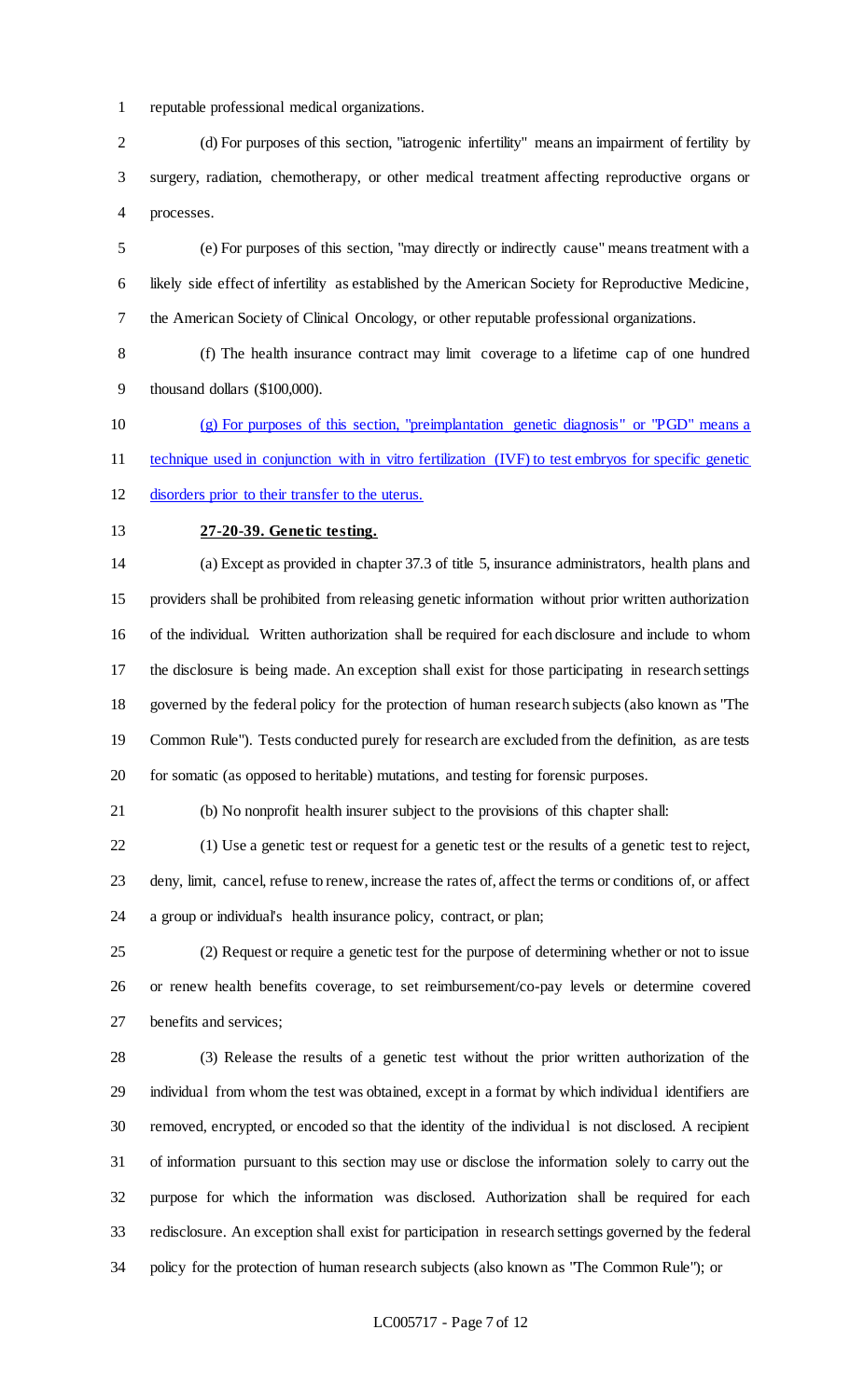(4) Request or require information as to whether an individual has ever had a genetic test, or participated in genetic testing of any kind, whether for clinical or research purposes.

 (c) For the purposes of this section, "genetic testing" is the analysis of an individual's DNA, RNA, chromosomes, proteins and certain metabolites in order to detect heritable disease-related genotypes, mutations, phenotypes or karyotypes for clinical purposes. Those purposes include predicting risk of disease, identifying carriers, establishing prenatal and clinical diagnosis or prognosis. Prenatal, newborn and carrier screening, as well as testing in high risk families may be included provided there is an approved release by a parent or guardian. Tests for metabolites are covered only when they are undertaken with high probability that an excess of deficiency of the metabolite indicates the presence of heritable mutations in single genes. "Genetic testing" does not mean routine physical measurement, a routine chemical, blood, or urine analysis or a test for drugs or for HIV infections.

 (d) Any health insurance contract, plan, or policy delivered or issued for delivery or renewed in this state, except contracts providing supplemental coverage to Medicare or other governmental programs, that includes pregnancy-related benefits, shall provide coverage for the

expenses of diagnosis and treatment of infertility for women between the ages of twenty-five (25)

and forty-two (42) years, including preimplantation genetic diagnosis (PGD) in conjunction with

18 in vitro fertilization (IVF). For purposes of this section:

 (1) "Preimplantation genetic diagnosis" or "PGD" means a technique used in conjunction with in vitro fertilization (IVF) to test embryos for specific genetic disorders prior to their transfer 21 to the uterus;

 (2) "Infertility" means the condition of an otherwise presumably healthy individual who is unable to conceive or sustain a pregnancy during a period of one year.

 SECTION 4. Sections 27-41-33 and 27-41-53 of the General Laws in Chapter 27-41 entitled "Health Maintenance Organizations" are hereby amended to read as follows:

## **27-41-33. Coverage for infertility.**

 (a) Any health maintenance organization service contract plan or policy delivered, issued for delivery, or renewed in this state, except a contract providing supplemental coverage to Medicare or other governmental programs, that includes pregnancy-related benefits, shall provide coverage for medically necessary expenses of diagnosis and treatment of infertility for women between the ages of twenty-five (25) and forty-two (42) years, including preimplantation genetic diagnosis (PGD) in conjunction with in vitro fertilization (IVF), and for standard fertility- preservation services when a medically necessary medical treatment may directly or indirectly cause iatrogenic infertility to a covered person. To the extent that a health maintenance organization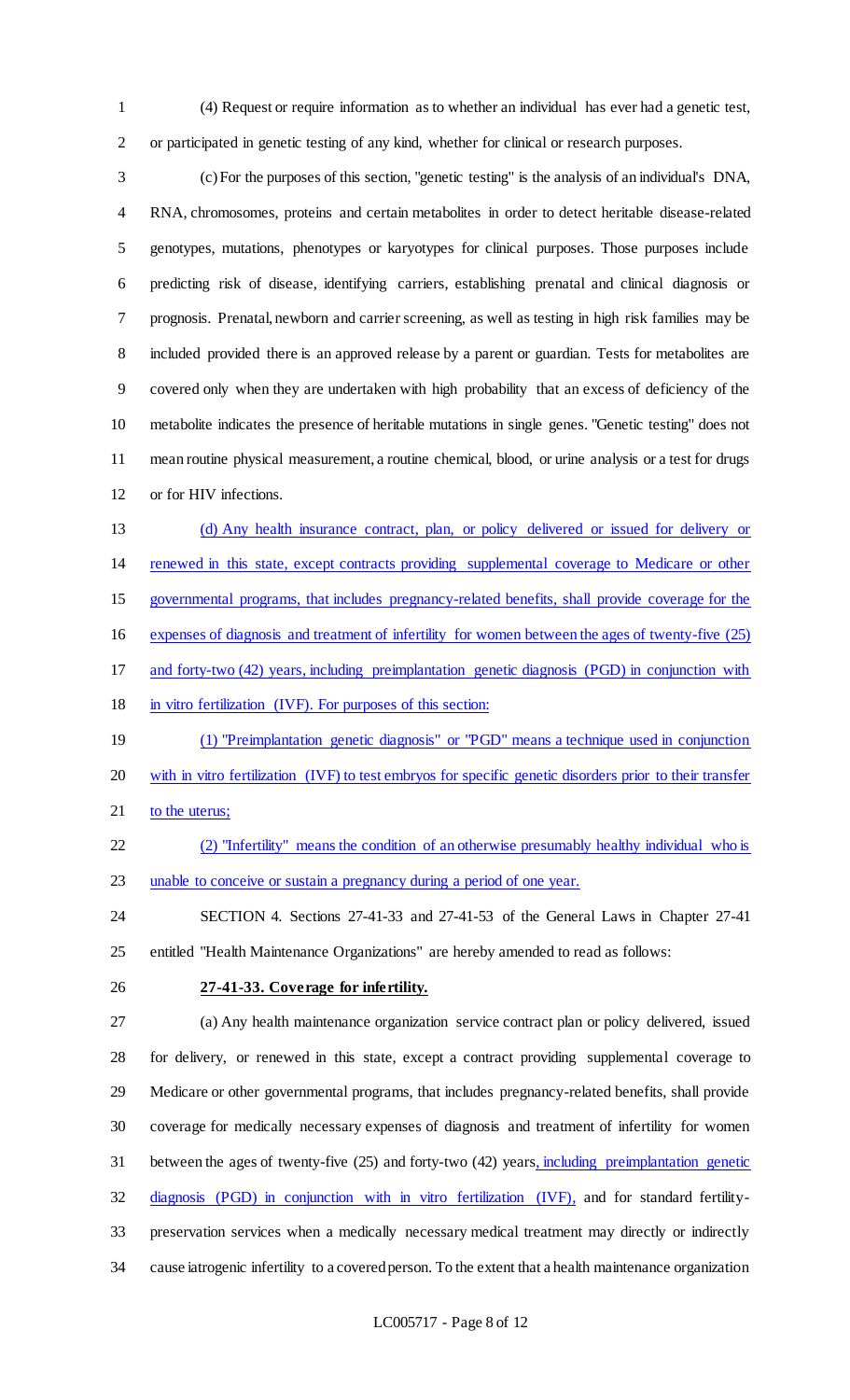provides reimbursement for a test or procedure used in the diagnosis or treatment of conditions other than infertility, those tests and procedures shall not be excluded from reimbursement when provided attendant to the diagnosis and treatment of infertility for women between the ages of twenty-five (25) and forty-two (42) years; provided, that subscriber copayment, not to exceed twenty percent (20%), may be required for those programs and/or procedures the sole purpose of which is the treatment of infertility.

 (b) For purposes of this section, "infertility" means the condition of an otherwise healthy individual who is unable to conceive or sustain a pregnancy during a period of one year.

 (c) For purposes of this section, "standard fertility-preservation services" means procedures consistent with established medical practices and professional guidelines published by the American Society for Reproductive Medicine, the American Society of Clinical Oncology, or other reputable professional medical organizations.

 (d) For purposes of this section, "iatrogenic infertility" means an impairment of fertility by surgery, radiation, chemotherapy, or other medical treatment affecting reproductive organs or processes.

 (e) For purposes of this section, "may directly or indirectly cause" means treatment with a likely side effect of infertility as established by the American Society for Reproductive Medicine, the American Society of Clinical Oncology, or other reputable professional organizations.

 (f) The health insurance contract may limit coverage to a lifetime cap of one hundred thousand dollars (\$100,000).

 (g) For purposes of this section, "preimplantation genetic diagnosis" or "PGD" means a 22 technique used in conjunction with in vitro fertilization (IVF) to test embryos for specific genetic disorders prior to their transfer to the uterus.

**27-41-53. Genetic testing.**

 (a) Except as provided in chapter 37.3 of title 5, insurance administrators, health plans and providers shall be prohibited from releasing genetic information without prior written authorization of the individual. Written authorization shall be required for each disclosure and include to whom the disclosure is being made. An exception shall exist for those participating in research settings governed by the federal policy for the protection of human research subjects (also known as "The Common Rule"). Tests conducted purely for research are excluded from the definition, as are tests for somatic (as opposed to heritable) mutations, and testing for forensic purposes.

(b) No health maintenance organization subject to the provisions of this chapter shall:

(1) Use a genetic test or request for genetic test the results of a genetic test to reject, deny,

limit, cancel, refuse to renew, increase the rates of, affect the terms or conditions of, or affect a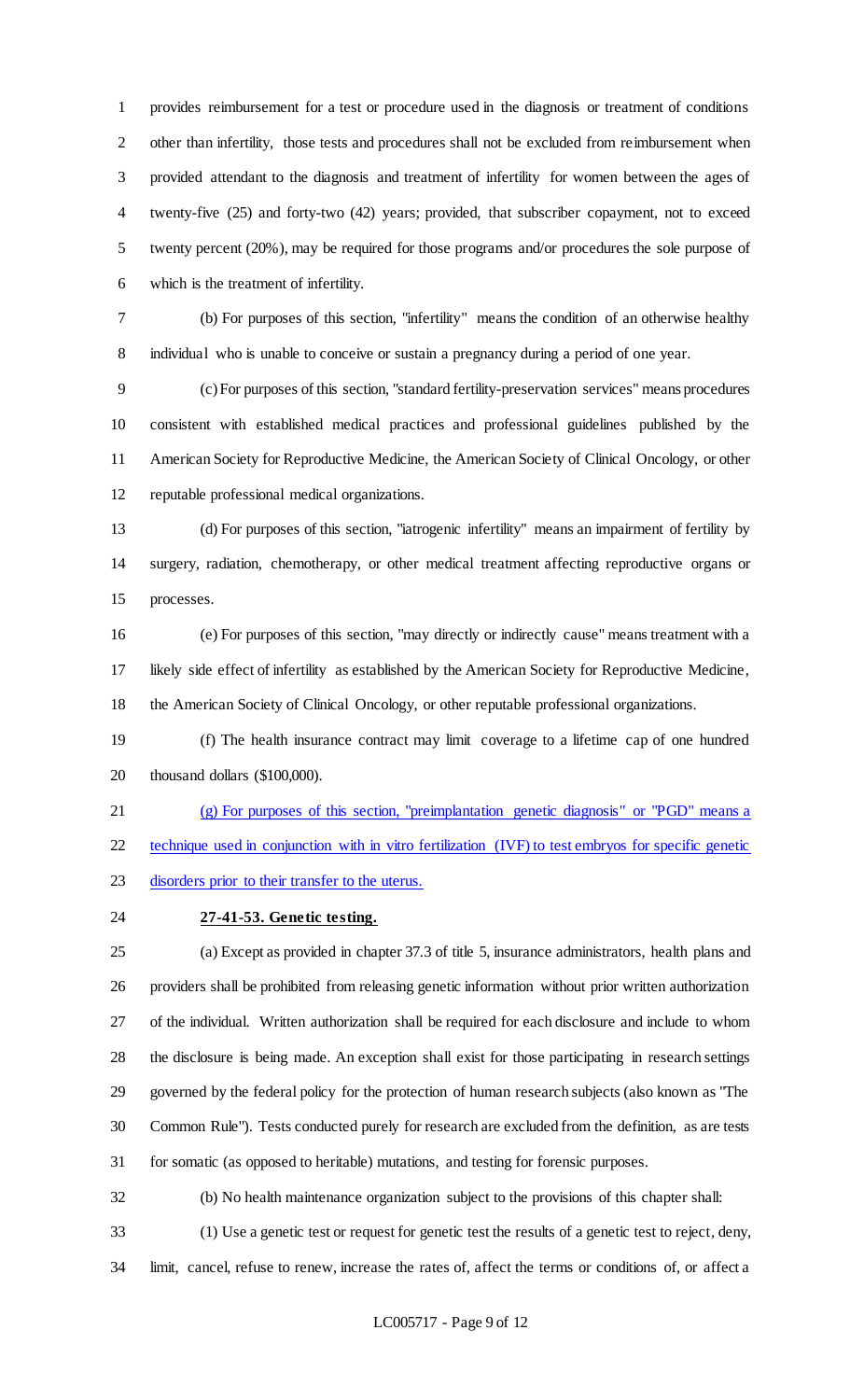group or an individual's health insurance policy contract, or plan;

 (2) Request or require a genetic test for the purpose of determining whether or not to issue or renew an individual's health benefits coverage, to set reimbursement/co-pay levels or determine covered benefits and services;

 (3) Release the results of a genetic test without the prior written authorization of the individual from whom the test was obtained, except in a format where individual identifiers are removed, encrypted, or encoded so that the identity of the individual is not disclosed. A recipient of information pursuant to this section may use or disclose the information solely to carry out the purpose for which the information was disclosed. Authorization shall be required for each re- disclosure. An exception shall exist for participation in research settings governed by the federal policy for the protection of human research subjects (also known as "The Common Rule"); or

 (4) Request or require information as to whether an individual has ever had a genetic test, or participated in genetic testing of any kind, whether for clinical or research purposes.

 (c) For the purposes of this section, "genetic testing" is the analysis of an individual's DNA, RNA, chromosomes, protein and certain metabolites in order to detect heritable inheritable disease- related genotypes, mutations, phenotypes or karyotypes for clinical purposes. Those purposes include predicting risk of disease, identifying carriers, establishing prenatal and clinical diagnosis or prognosis. Prenatal, newborn and carrier screening, and testing in high risk families may be included provided there is an approved release by a parent or guardian. Tests for metabolites are covered only when they are undertaken with high probability that an excess or deficiency of the metabolite indicates the presence of heritable mutations in single genes. "Genetic testing" does not mean routine physical measurement, a routine chemical, blood, or urine analysis or a test for drugs or for HIV infections.

24 (d) Any health insurance contract, plan, or policy delivered or issued for delivery or 25 renewed in this state, except contracts providing supplemental coverage to Medicare or other governmental programs, that includes pregnancy-related benefits, shall provide coverage for the expenses of diagnosis and treatment of infertility for women between the ages of twenty-five (25) and forty-two (42) years, including preimplantation genetic diagnosis (PGD) in conjunction with in vitro fertilization (IVF). For purposes of this section: (1) "Preimplantation genetic diagnosis" or "PGD" means a technique used in conjunction with in vitro fertilization (IVF) to test embryos for specific genetic disorders prior to their transfer 32 to the uterus; (2) "Infertility" means the condition of an otherwise presumably healthy individual who is

unable to conceive or sustain a pregnancy during a period of one year.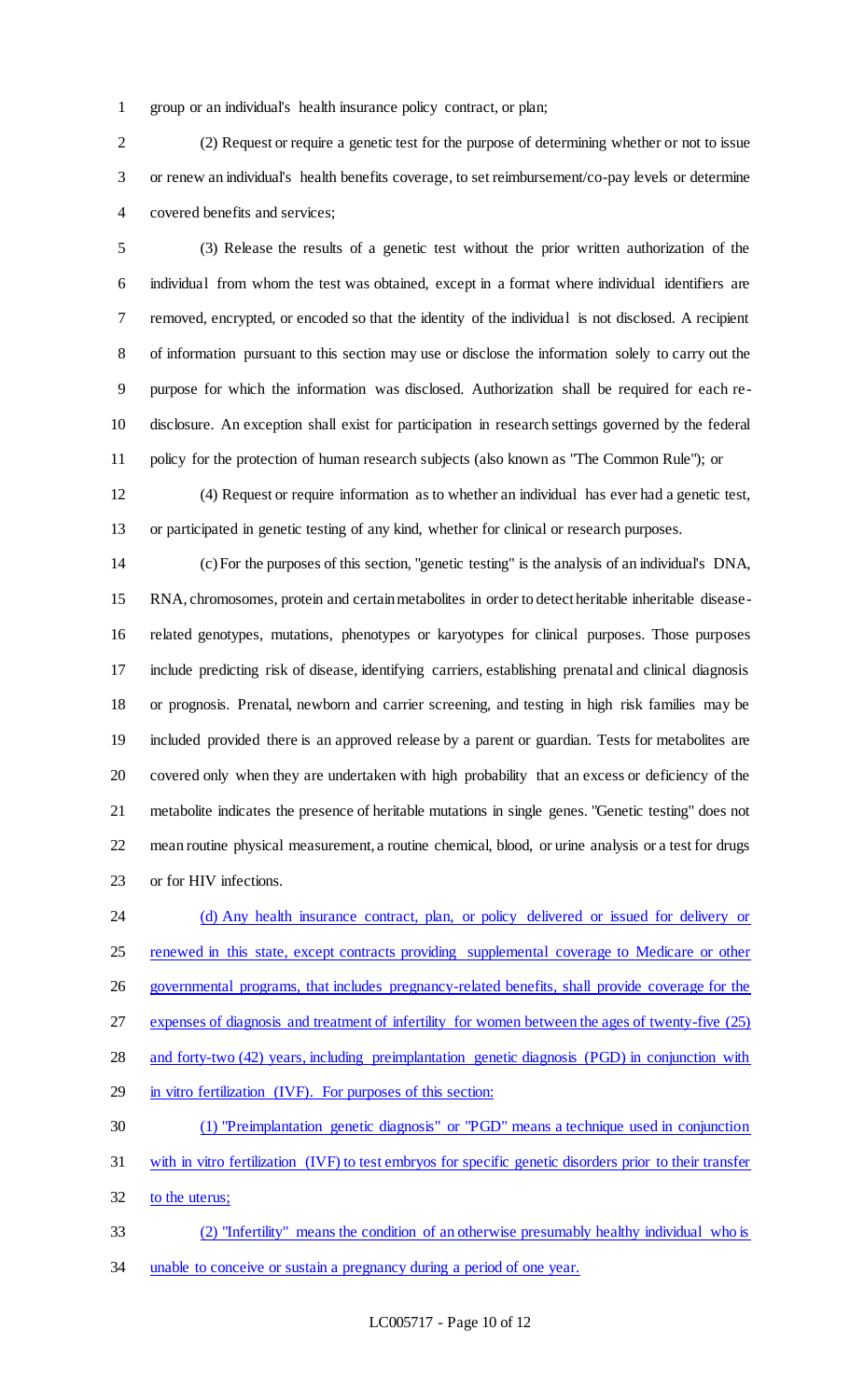======== LC005717 ========